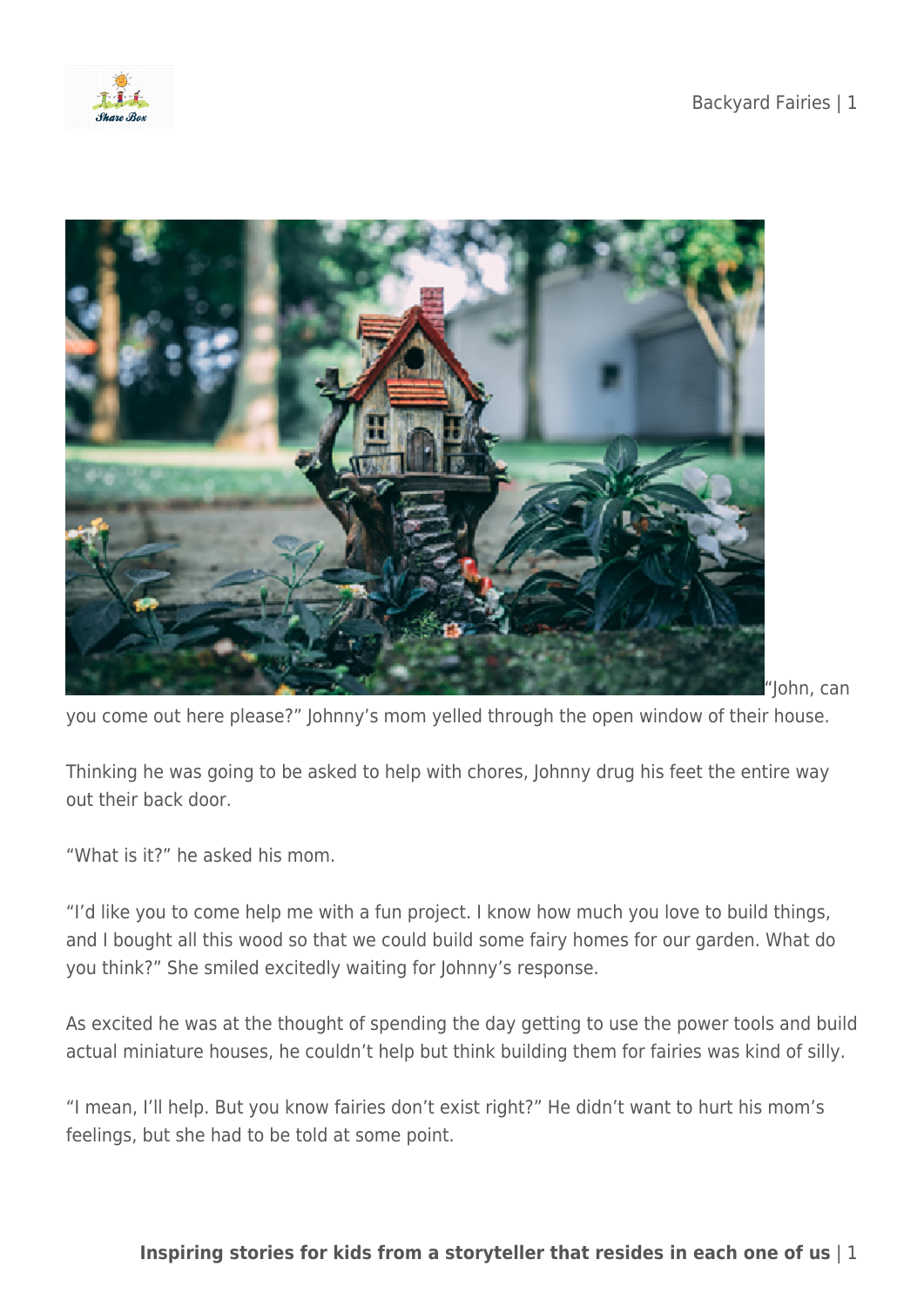

His mom's bubbly laughed filled their backyard. "That's what you think," she said slyly before directing him to go get all the tools they'd need out of their garage.

While they're working, Johnny's mom tells him dozens of stories from her childhood in the countryside and about the sprites and the fairies who lived there. At first, it was all he could do to not roll his eyes, but her stories were so fantastical and so detailed that they eventually drew him in. He could almost see the tiny winged creatures she was describing, and as he built the miniature houses he imagined them moving in.

It took them almost a whole week during summer vacation, but they eventually finished all of the houses, complete with doors and windows, steps, and even a fireplace to keep warm at night. When they laid them all out in the garden, even Johnny couldn't deny that they looked as if they already were the homes of such fantastical creatures as fairies and woodland sprites.

For the next two weeks, he found himself finding any excuse to run into the backyard and look at the fairy village. He kept reminding himself that he didn't believe in fairies, but it didn't stop him from checking just to be sure.

Eventually though, after a dozen fruitless checks, he gave up entirely and the fairy garden he and his mom spent so much time and effort and energy creating receded to the back of his mind. He returned to his old routine and all but forgot about the little village in his backyard.

Then, one night, Johnny was out in the backyard playing basketball when, out of the corner of his eye, he thought he saw a light appear in one of the fairy houses. His entire body shifted its focus from the basket above his head to the garden only a stone's throw away.

He blinked several times before allowing himself to even believe what he was seeing. There was a light. It was coming from the two-story house his mom had said absolutely needed a red roof to look as inviting as possible. He immediately placed the ball gently on the ground and began tiptoeing his way over to the garden, so as not to spook it.

When he was only a few feet away, the light in the house went off. Nervous that he might have missed his chance to see a real fairy, he took the last few steps at a much quicker pace